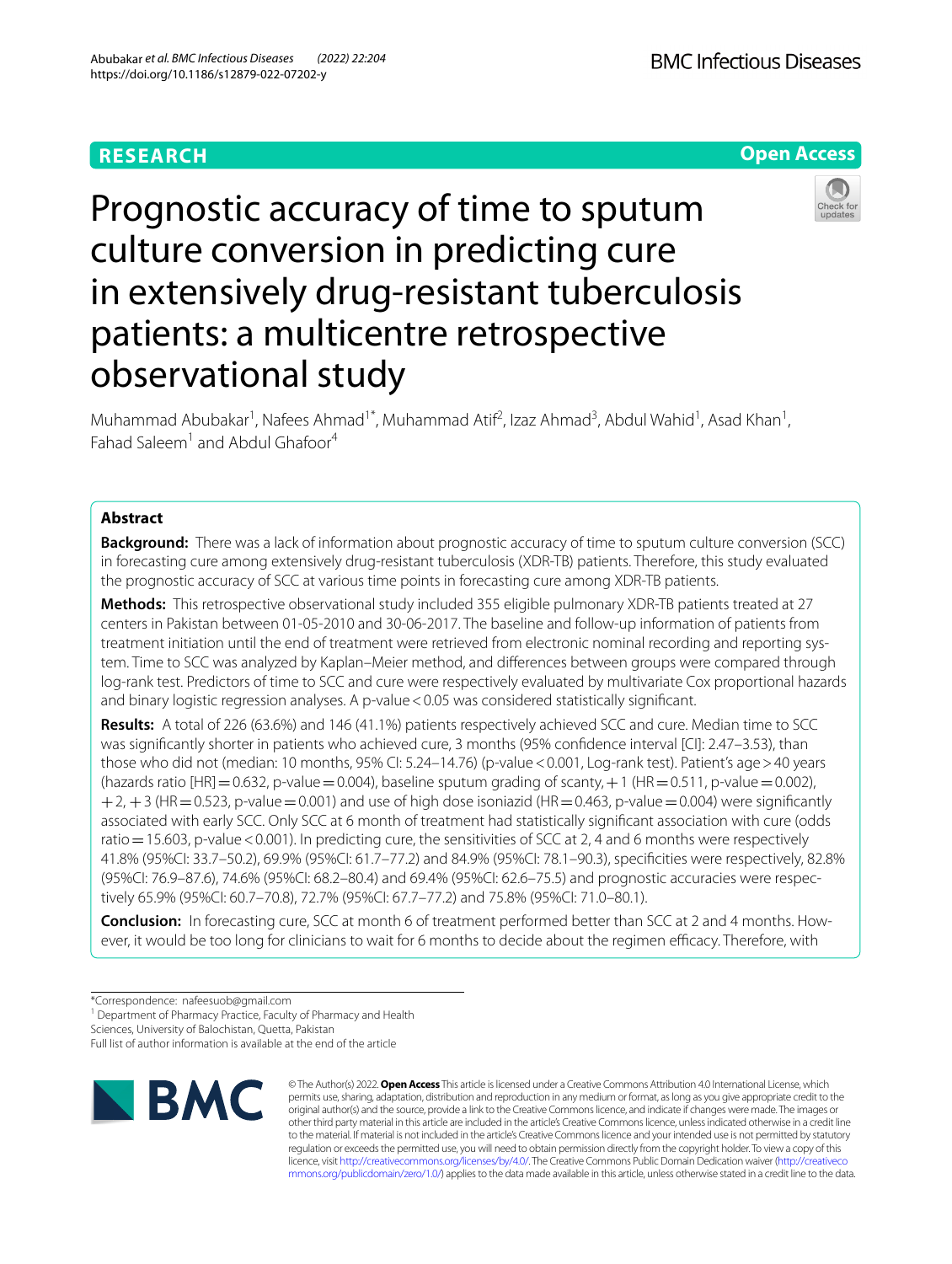somewhat comparable prognostic accuracy to that SCC at 6 month, using SCC at 4 month of treatment as a prognostic marker in predicting cure among XDR-TB patients can decrease the clinicians waiting time to decide about the regimen efficacy.

**Keywords:** Cure, High dose isoniazid, Sensitivity, Specifcity, Sputum culture conversion, XDR-TB

## **Background**

Extensively drug-resistant tuberculosis (XDR-TB) was previously defned as "TB caused by *Mycobacterium tuberculosis* (MTB) concurrently resistant to *rifampicin (RIF)*, *isoniazid (INH)*, any *fuoroquinolones (FQs)* and at least one of the three second-line injectable (SLIs) drugs i.e. *amikacin (AM), kanamycin (KM)* and *capreomycin (CM*)" [[1\]](#page-10-0). However, its defnition is now modifed to "TB caused by MTB concurrently resistant to *RIF, INH,* any *FQs* and either *bedaquiline (BDQ)* or *linezolid (LZD)*, or both" [\[1](#page-10-0)]. As XDR-TB is resistant to the most efective frst and second line anti-TB drugs (SLD), it is the most difficult to treat form of TB  $[1–10]$  $[1–10]$ . Patients with XDR-TB are treated for prolonged times with multiple first and SLD of lower or unproven efficacy. This subsequently results in relatively lower global treatment success rate (43%) in XDR-TB patients (2017 cohort) than patients with MDR (58%, 2017 cohort) and drug susceptible TB (85%, 2018 cohort). In the published literature, the reported treatment success rate of various individual cohorts of XDR-TB patients ranged from 4 to 65%  $[2-10]$  $[2-10]$ .

Despite recent advances in TB diagnostic tests in the form of automated molecular test, treatment response in both drug susceptible and drug resistant TB (DR-TB) is still assessed using microbiological techniques such as sputum smear examination and culture  $[11]$  $[11]$ . A new bacteriological response term *bacteriological conversion* defned as "a situation in a patient with bacteriologically confrmed TB where at least two consecutive cultures for DR-TB and drug susceptible-TB or smears for drug susceptible-TB, taken on diferent occasions at least 7 days apart, are negative" has been recently introduced for assessing the efectiveness of anti-TB treatment [[12\]](#page-11-2). However, as in routine management of DR-TB, sputum smear and culture are done on monthly basis [\[13](#page-11-3)], therefore, sputum culture conversion (SCC) defned as "two successive negative culture specimen obtained at the space of at least one month following a baseline positive culture" [[14,](#page-11-4) [15\]](#page-11-5) plays a cardinal role in observing the treatment response, predicting the efectiveness of the regimen, identifying the constraints and deciding about the treatment duration and treatment outcomes of DR-TB patients [[14,](#page-11-4) [16–](#page-11-6)[18](#page-11-7)]. In addition to clinical settings, SCC remains the most commonly used surrogate marker for evaluating the efficacy of anti-TB drugs in clinical trials  $[16]$  $[16]$  $[16]$ . There are multiples studies which have evaluated the validity of time to SCC in forecasting treatment outcomes among multidrug resistant TB (MDR-TB) patients [[14,](#page-11-4) [16](#page-11-6)[–19](#page-11-8)]. Some studies have reported that SCC at 2 months has low sensitivity in predicting cure. Many of MDR-TB patients who did not achieve SCC at 2 months of treatment had successful end treatment outcomes [\[14](#page-11-4), [16](#page-11-6)]. Javaid et al., and Kurbatova et al., have reported that, SCC at 6 month of treatment among MDR-TB patients had an overall stronger association with treatment success than SCC at 2 month [[14](#page-11-4), [16\]](#page-11-6). Similarly, another study conducted among MDR-TB patients in China has concluded that SCC at 6 month of treatment was a comparatively more accurate prognostic marker of predicting treatment success than SCC and 2 and 3 month of treatment [\[17\]](#page-11-9). Likewise, in a study conducted at Hunan Chest Hospital, China and Gondar University Hospital, Ethiopia, Alene et al., have reported that the optimum SCC time points to predict treatment success among MDR-TB patients were SCC between 4 and 6 months of treatment  $[11]$  $[11]$ . On the other hand, some studies have reported SCC at 2 months of treatment as predictor of cure among MDR-TB patients [\[18](#page-11-7), [19](#page-11-8)]. Although limited information is available on this topic among MDR-TB patients, however there was complete lack of this information among XDR-TB patients. Therefore, the current study was conducted with the objectives to evaluate predictors of time to SCC and cure, prognostic accuracy of SCC at various time points in predicting cure among XDR-TB patients.

#### **Methods**

#### **Study population, settings and design**

Pakistan is DR-TB 5th high burden country in the world. Programmatic management of DR-TB (PMDT) in Pakistan was started way back in 2010, and at present there are 33 functional PMDT units in the country [\[10,](#page-11-0) [20](#page-11-10)]. In the current study, we retrospectively evaluated the record of all those culture confrmed pulmonary XDR-TB patients who were enrolled for treatment at 27 PMDT units in the country between 01-05-2010 and 30-06-2017 (Additional fle [1:](#page-10-2) Table S1). XDR-TB patients with extrapulmonary disease, negative sputum culture at baseline visit, unknown drug-resistance pattern, and with endtreatment outcome of lost to follow-up (LTFU) were excluded from the study.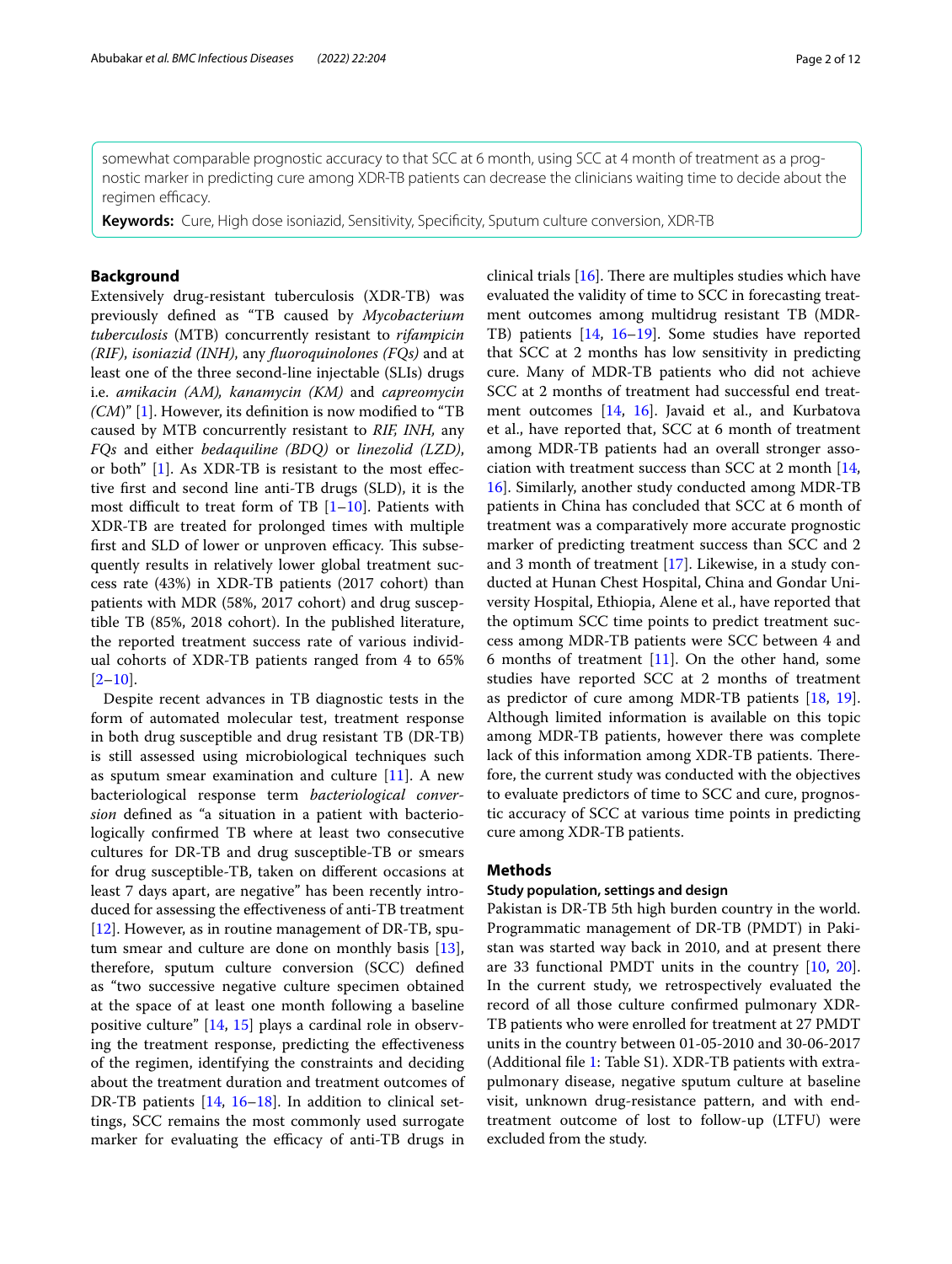The following operational definitions were adopted in the current study. XDR-TB patients were those "who were infected by MTB concurrently resistant to *RIF, INH* any *FQs* and at least one of the three SLIs i.e. *AM, KM* and *CM*" [[10\]](#page-11-0). SCC was defined as "two successive negative cultures obtained at the space of at least one month following a baseline positive culture". Time to SCC was defned as "the time in days from the initiation of XDR-TB treatment to the date of sample collection of the frst of two successive negative cultures"  $[14]$  $[14]$ . The WHO guidelines' recommended and National TB Control Program of Pakistan (NTP) adopted criterion was used for defning TB treatment outcomes [\[21\]](#page-11-11). Sensitivity of SCC in predicting "cure" was defned as "the proportion of patients with SCC by month 2, 4 and 6 among those who were declared cured" [[14\]](#page-11-4). Specificity of SCC in predicting "cure" was defned as "the proportion of patients without SCC by month 2, 4 and 6 among those who did not achieve cure i.e. died or were declared treatment failures". Prognostic accuracy of SCC at various time points of treatment in predicting end treatment outcome was calculated as "correctly predicted cured cases plus correctly predicted death and treatment failure cases divided by the total case number."[[14\]](#page-11-4).

#### **Diagnosis and treatment of XDR‑TB patients**

The protocols adopted for drug susceptibility testing (DST) and treatment of XDR-TB patients at the current study sites have been published elsewhere [[10\]](#page-11-0). In line with NTP guidelines [\[21](#page-11-11)], all suspected pulmonary DR-TB patients referred to the treatment centres were respectively assessed for MTB, resistance to *RIF* and *INH* by examining two sputum samples through direct sputum smear microscopy, Xpert *MTB/RIF* (Cepheid, Sunnyvale, CA, United States) and line probe assay (LPA). After confrmation of *RIF* resistant-TB, patients were put on empirical treatment regimen recommended by NTP guidelines [\[21\]](#page-11-11). Meanwhile, for phenotypic DST, their sputum samples were sent to the reference laboratories. At these laboratories, DST against anti-TB drugs was carried out using Agar proportion method on enriched Middlebrook 7H10 medium (BBL; Beckton Dickinson, Sparks, MD, United States) at the following concentrations: *RIF* (1 µg/ml), *INH* (0.2 µg/ml), *streptomycin* (2 µg/ ml), *ethambutol (EMB)* (5 µg/ml), *AM* (4 µg/ml), *KM* (5 µg/ml), *CM* (4 µg/ml), ethionamide *(ETO)* (5 µg/ml), *ofoxacin (OFX)* (2 µg/ml) and *LFX* (1 µg/ml). Whereas, DST for *pyrazinamide (PZA)* at a concentration of 100 μg/ml was done by using BACTEC Mycobacterial Growth Indicator Tube (MGIT, BD, Sparks, MD, USA) [[10,](#page-11-0) [13](#page-11-3), [22–](#page-11-12)[24\]](#page-11-13). Upon availability of DST results, patients diagnosed with XDR-TB were shifted to individualized treatment regimens (ITRs). In compliance with NTP

guidelines, ITRs were principally consisted of an *SLI*, in priority the one to which the MTB was sensitive, a high generation *FQ*, all available likely effective Group-4s-line anti-TB drugs (SLD) [*ETO, cycloserine (CS) and para-amino salicylic acid (PAS*)], *EMB* if the strain was susceptible, *PZA* and≥2 of the Group-5 drugs [*BDQ, delamanid (DLM), LZD, clofazimine (CFZ), amoxicillin/ clavulanate, imipenem/cilastatin*+*clavulanate, meropenem*+*clavulanate, high-dose INH, clarithromycin (CLR), thioacetazone*). Patients were treated for at least 20 months with a minimum of 18 months post SCC. All patients received SLIs for a minimum of 8–12 months. Patients were treated as outpatients. Their treatment adherence was observed by trained treatment supporters, assessed by clinicians on monthly visits and guaranteed by a home DOTS (directly observed treatment, shortcourse) linkage facilitator by home visits [\[10](#page-11-0), [21\]](#page-11-11).

#### **Data collection and statistical analysis**

Each PMDT unit in the country shares its monthly data with NTP Islamabad through Electronic Nominal Recording and Reporting System (ENRS). ENRS is a combined excel sheet of the following four main TB recoding and reporting registers (i) basic management unit TB register, (ii) second-line TB treatment register (iii) laboratory register for smear microscopy and Xpert MTB/Rif and (iv) laboratory register for culture, Xpert MTB/RIF and DST. ENRS contains information about the patients' sociodemographic characteristics like age, gender, marital status, residence and smoking, history of TB treatment, treatment centre, duration, regimen and outcome of previous episode of TB treatment, presence of any concurrent medical condition, history of any SLD used, results of Xpert MTB/Rif and LPA, phenotypic DST results, monthly weight, sputum smear microscopy and culture results, treatment regimen for DR-TB and treatment outcomes [\[10,](#page-11-0) [13](#page-11-3), [25](#page-11-14)]. We retrieved the abovementioned data from ENRS through a purpose developed data collection form.

Statistical Package for Social Sciences (version 26) was used for analyzing data. Time to SCC was analysed using the Kaplan–Meier method, and diferences between groups were assessed using the log-rank test [\[11](#page-11-1), [16](#page-11-6), [18\]](#page-11-7). Bivariate and multivariate Cox proportional hazards regression analyses were used to identify predictors of time to SCC  $[14, 26, 27]$  $[14, 26, 27]$  $[14, 26, 27]$  $[14, 26, 27]$  $[14, 26, 27]$ . Those cases who did not achieve SCC were censored one month before their last sputum culture date. Sensitivity, specifcity and prognostic accuracy of SCC at 2, 4 and 6 month in predicting end treatment outcomes were also assessed. In order to envision the efects of SCC at diferent time points on the balance between sensitivity and specifcity, Receiver Operating Characteristic Curves (ROC) were plotted. Multivariate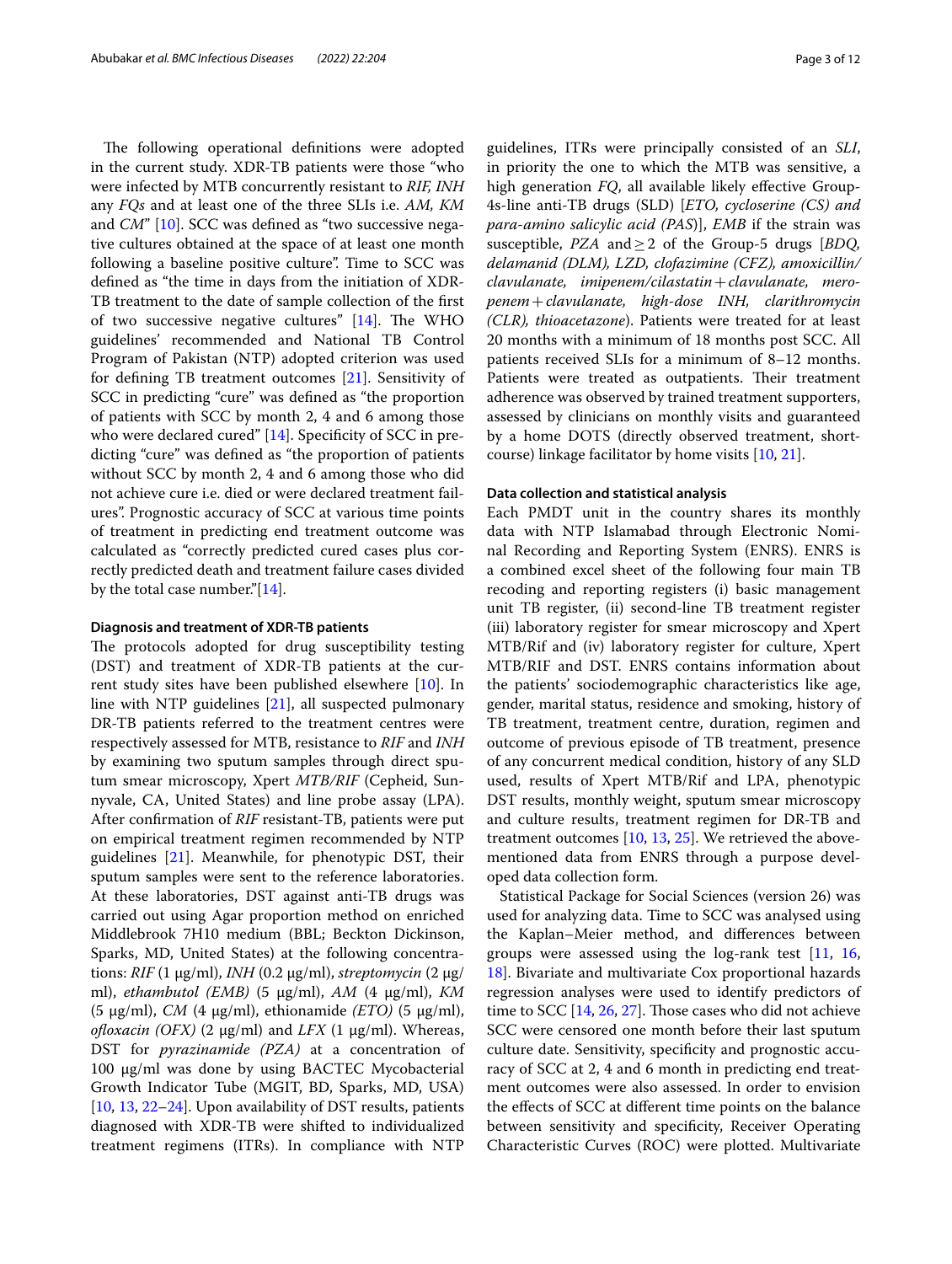binary logistic regression analysis (MVBLRA) was conducted to evaluate the variables which had statistically signifcant association with cure. After checking for correlation, all those variables which had an association with cure at the p-value of<0.2 were included in MVBLRA. Statistical significance was taken at a p-value < 0.05.

## **Results**

During the study period i.e. from 01-05-2010 to 30-06- 2017, a total of 457 patients were enrolled for XDR-TB treatment at 27 treatment centers in the country. Among them, 355 XDR-TB patients fulflled the inclusion criteria and were included in fnal analysis (Fig. [1\)](#page-3-0).

## **Socio‑demographic and clinical characteristics of study participants**

Mean age of the patients was  $32.99 \pm 14.54$  years and about half of them were males (52.7%). Majority patients had a history of previous TB treatment (92.3%), no history of SLD use (62.3%), were previously not treated for MDR-TB (64.8%) and did not sufer from co-morbidity (84.2%).

#### **Drug resistance pattern and therapeutic regimen**

Patients were resistant to a median of 7 drugs (range 6–9). Resistance was highest for *AM* (75.8%), followed by *KM* (75.2%), *EMB* (74.1%), *PZA* (70.4%), *CM* (61.7%) and *ETO* (12.7%). A total of 44.8% were resistant to all SLIs and 40.3% were resistance to all fve frst-line anti-TB drugs.

<span id="page-3-0"></span>

Patients were treated with a median of 10 drugs (range: 9–11). The most commonly used drug was *PZA* (99.4%), followed by *CS* (97.7%), *ETO* (97.5%), *PAS* (88.7%),*CM* (73.5), *LZD* (68.7%), *moxifoxacin (MFX)* (66.8%), *co-amoxiclav* (66.5%), *CLR* (58.9%), *CFZ* (53.8%), *LFX* (32.1%), *AM* (20%), *EMB* (18.3%), high dose *INH* (9.9%), *BDQ* (9.3%), *DLM* (2.3%) and *KM* (1.7%).

## **Time to sputum culture conversion, cure and their predictors**

A total of 226 (63.6%) patients achieved SCC. The mean time to SCC was 91 days (Interquartile range: 59–156). Ninety seven patients (27.3%), were culture negative at second month of treatment, 155 (43.6%) at  $4<sup>th</sup>$  and 188  $(53.0%)$  at  $6<sup>th</sup>$  month. Among patients who achieved cure, the median time to SCC was signifcantly shorter, 3 months (95% CI 2.47–3.53), compared with patients who were not cured (median: 10 months, 95% CI 5.24– 14.76) (p-value < 0.001, Log-rank test) (Fig. [2\)](#page-4-0).

The results of Multivariate Cox Proportional Hazards Model revealed that Patient's age > 40 years (Hazards ratio  $[HR] = 0.632$ , p-value  $= 0.004$ ), baseline sputum grading of scanty,  $+1$  (HR = 0.511,  $p-value = 0.002$ ,  $+2$ ,  $+3$  (HR = 0.523, p-value = 0.001) and use of high dose isoniazid  $(HR=0.463,$  $p$ -value  $=0.004$ ) were significantly associated with early SCC (Table [1](#page-5-0)).

In the current study, a total of 146 (41.1%) patients achieved cure. In MVBLRA, SCC at month 6 of treatment (OR: 15.603, 95%CI: 6.168–39.467) emerged as the only predictor of cure (Table [2\)](#page-7-0).

In predicting cure, the sensitivities of SCC at 2, 4 and 6 months of treatment were respectively 41.8% (95% CI: 33.7–50.2), 69.9% (95% CI: 61.7–77.2) and 84.9% (95% CI: 78.1–90.3), whereas, specifcities were respectively, 82.8% (95% CI: 76.9–87.6), 74.6% (95% CI: 68.2–80.4) and 69.4% (95% CI: 62.6–75.5). Whereas, the overall prognostic accuracy of SCC in predicting end treatment outcome at 2, 4 and 6 months of treatment were respectively 65.9% (95% CI: 60.7–70.8), 72.7% (95% CI: 67.7–77.2) and 75.8% (95% CI: 71.0–80.1) (Table [3\)](#page-9-0).

ROC visualizes the efect of using diferent time points of SCC on the balance between sensitivity and specifcity in predicting cure. ROC analysis by non-parametric method revealed a comparatively better discrimination power of the SCC on month 6 (Area under cure [AUC]=0.772, 95% CI: 0.721– 0.822, p-value < 0.001) than month 4 (AUC = 0.723, 95% CI: 0.668–0.778, p-value < 0.001) and month 2 (AUC=0.623, 95% CI: 0.562–0.683, p-value < 0.001) (Fig. [3\)](#page-9-1).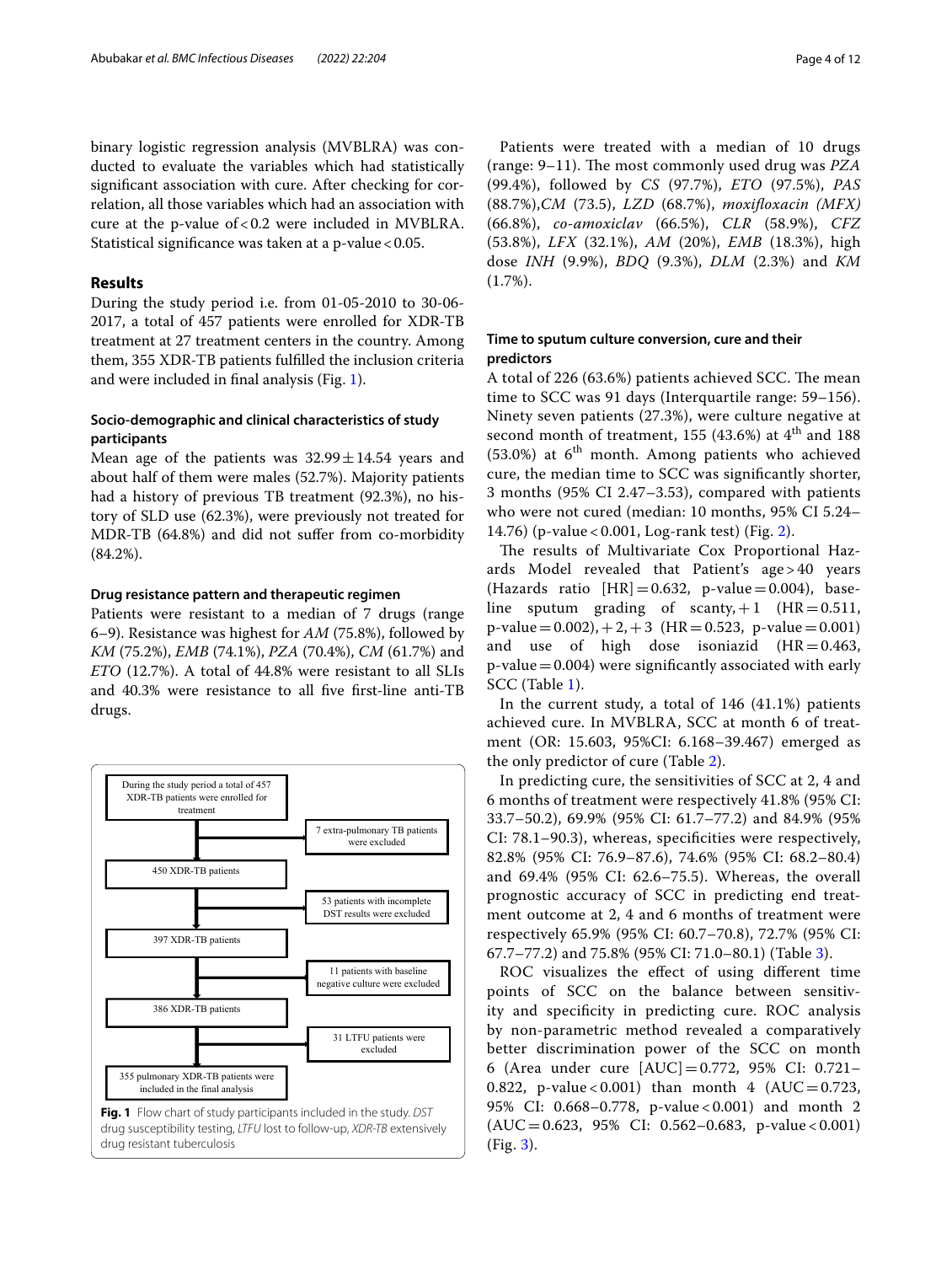

## <span id="page-4-0"></span>**Discussion**

This study included a total of 355 culture confirmed pulmonary XDR-TB patients treated at 27 PMDT units in Pakistan. In addition to evaluating the factors associated with achieving early SCC and cure, to the best of our knowledge, this is the frst study which analyzed the prognostic accuracy of SCC on diferent time points in predicting end treatment outcomes in XDR-TB patients. In the current cohort, a total 63.6% patients achieved SCC and 41.1% were cured. The median time to SCC were 91 days. Ninety seven patients (27.3%) were culture negative at second month of treatment, 155 (43.6%) at 4th and 188 (53.0%) at 6th month. The proportion of culture negative patients within frst 6 months of treatment (53%) was higher than that reported from India (43.7%) [[5\]](#page-10-3), but lower than the range (83–89%) reported elsewhere [\[28–](#page-11-17)[30\]](#page-11-18).

In the present study, patients who were>40 years old, had baseline positive sputum smear status of scanty,  $1 +$ , 2+and 3+and received high dose *INH* were signifcantly less likely to achieve early SCC than their counterparts. The finding of older age as a risk factor for delayed culture conversion is in line with previous studies which have reported older age as a risk factor of delayed culture conversion and poor treatment outcomes among MDR/XDR-TB patients [[8,](#page-11-19) [10,](#page-11-0) [24,](#page-11-13) [26](#page-11-15), [31](#page-11-20), [32](#page-11-21)]. This could be due to the combination of multiple risk factors like compromised immunity, concurrent comorbidities, complex medication schedule and poor compliance with the regimen [[8,](#page-11-19) [10,](#page-11-0) [24](#page-11-13), [26](#page-11-15), [31](#page-11-20), [32\]](#page-11-21). Although in the previous published studies no signifcant association has been reported between the uses of high dose *INH* and delayed SCC in DR-TB patients, but it has been associated with death among XDR-TB patients [\[10\]](#page-11-0)*.* Based on the assumption that high dose *INH* could be efective against MTB strains with low-level *INH* resistance because of mutations in the inhA promotor at positions 8, 15 or 16 [[33\]](#page-11-22), WHO guidelines suggested the use of high dose INH in the treatment of MDR/XDR-TB patients [\[34](#page-11-23)]. However, there is a general consent that treatment with high-dose *INH* cannot overcome the high level *INH* resistance resulting from mutation in the katG gene at position 315 [\[33,](#page-11-22) [35](#page-11-24)]. A study conducted in Republic of Moldova which included 2638 MTB strains found that mutation in the katG gene at position 315 was present in>88% of the examined strains [[35](#page-11-24)]. Nevertheless, the current fnding of negative association between the use of high dose *INH* and early SCC among XDR-TB patients should be interpreted with the limitation that only 9.9% patients were treated with the regimens containing high dose *INH*. Furthermore, due to retrospective nature of the data collection, we were unable to fnd out the reason of using high dose *INH* in only one tenth of the study participants, but we suspect the severity of disease as the major cause of receiving high dose *INH* which could have resulted in delayed SCC in these patients. However, it is suggested that in the absence of comprehensive molecular drug resistance testing, the indiscriminate use of high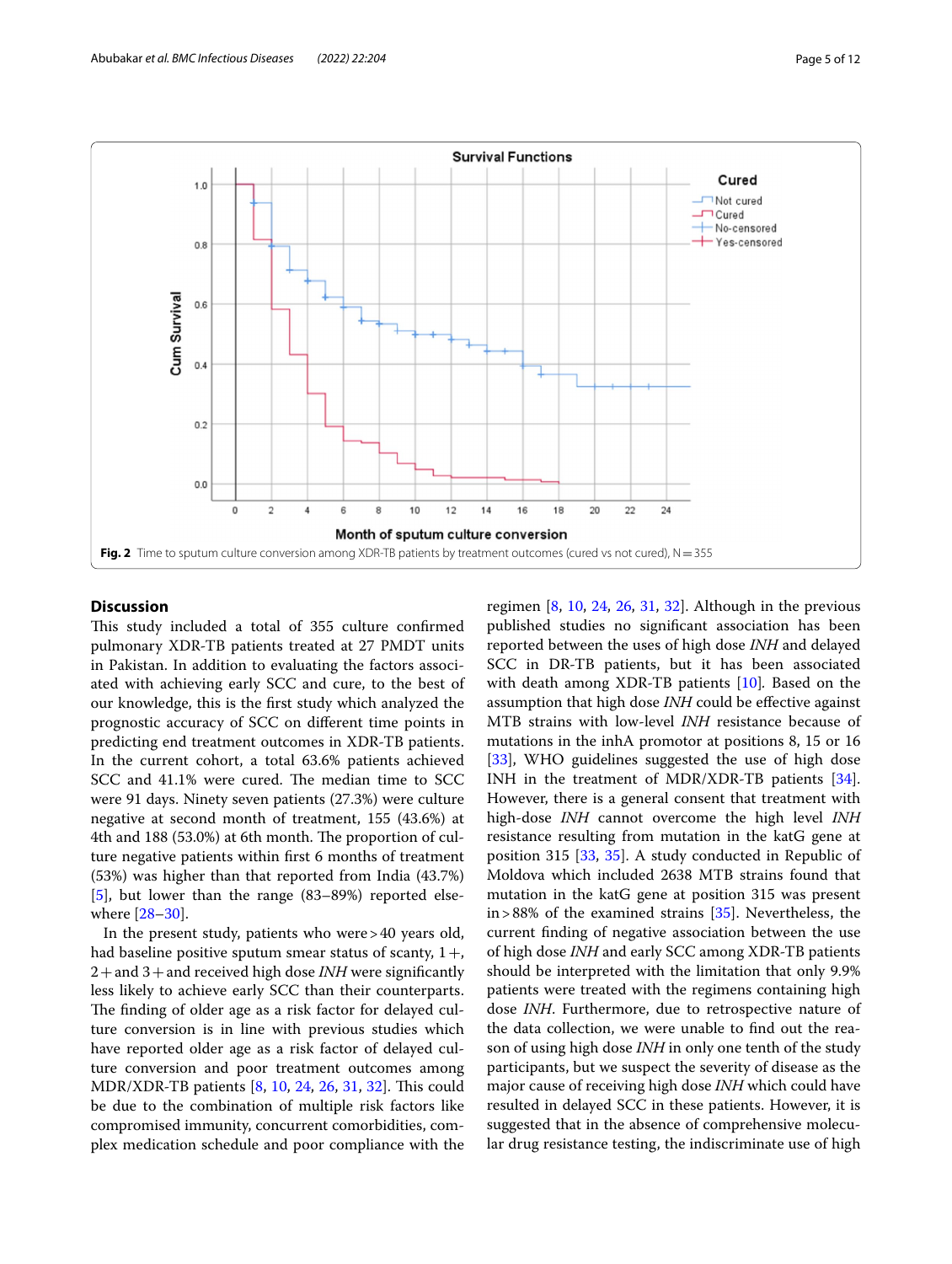| tum culture conversion. |                                          |         |                                                   |         |  |  |  |
|-------------------------|------------------------------------------|---------|---------------------------------------------------|---------|--|--|--|
| <b>SCC</b><br>No. (%)   | Univariate analysis<br><b>HR (95%CI)</b> | p-value | <b>Multivariate analysis</b><br><b>HR (95%CI)</b> | p-value |  |  |  |
| 107(63.7)<br>119 (63.6) | Referent<br>$0.900(0.693 - 1.170)$       | 0.433   |                                                   |         |  |  |  |

## <span id="page-5-0"></span>**Table 1** Predictors of time to sput

**Variable** 

| Gender                                             |                                     |                                                              |                         |                                                              |                         |
|----------------------------------------------------|-------------------------------------|--------------------------------------------------------------|-------------------------|--------------------------------------------------------------|-------------------------|
| Female<br>Male                                     | 107(63.7)<br>119(63.6)              | Referent<br>$0.900(0.693 - 1.170)$                           | 0.433                   |                                                              |                         |
| Age (years)                                        |                                     |                                                              |                         |                                                              |                         |
| $\leq 40$<br>>40                                   | 173 (67.3)<br>53 (54.1)             | Referent<br>$0.632(0.464 - 0.862)$                           | 0.004                   | Referent<br>0.597 (0.414-0.859)                              | 0.006                   |
| Baseline body weight (kg)                          |                                     |                                                              |                         |                                                              |                         |
| < 40<br>$\geq 40$                                  | 72 (58.1)<br>154 (66.7)             | Referent<br>$0.993(0.751 - 1.315)$                           | 0.963                   |                                                              |                         |
| Marital status                                     |                                     |                                                              |                         |                                                              |                         |
| Single<br>Married<br>Widow                         | 78 (68.4)<br>143(61.4)<br>5(2.2)    | Referent<br>$0.827(0.627 - 1.090)$<br>$0.478(0.193 - 1.183)$ | 0.178<br>0.110          | Referent<br>$0.964(0.707 - 1.314)$<br>$0.752(0.281 - 2.013)$ | 0.815<br>0.571          |
| History of TB treatment                            |                                     |                                                              |                         |                                                              |                         |
| No<br>Yes                                          | 20 (83.3)<br>206 (62.2)             | Referent<br>$0.677(0.428 - 1.073)$                           | 0.097                   | Referent<br>$0.886(0.541 - 1.450)$                           | 0.629                   |
| History of MDR-TB treatment                        |                                     |                                                              |                         |                                                              |                         |
| No<br>Yes                                          | 153 (66.5)<br>73 (58.4)             | Referent<br>$0.684(0.517 - 0.905)$                           | 0.008                   | Referent<br>$0.805(0.599 - 1.081)$                           | 0.150                   |
| Baseline sputum smear grading                      |                                     |                                                              |                         |                                                              |                         |
| Negative<br>Scanty* $+1$ <sup>+</sup><br>$+2+8+39$ | 38 (67.9)<br>68 (61.8)<br>117(63.6) | Referent<br>$0.652(0.438 - 0.971)$<br>$0.630(0.437 - 0.910)$ | 0.035<br>0.014<br>0.120 | Referent<br>$0.511(0.336 - 0.777)$<br>$0.523(0.353 - 0.777)$ | 0.002<br>0.001<br>0.186 |
| Not available                                      | 3(60)                               | $0.393(0.121 - 1.276)$                                       |                         | $0.443(0.132 - 1.479)$                                       |                         |
| Co-morbidity                                       |                                     |                                                              |                         |                                                              |                         |
| No<br>Yes                                          | 191 (63.9)<br>35(62.5)              | Referent<br>$0.850(0.592 - 1.222)$                           | 0.380                   |                                                              |                         |
| Number of resistant drugs                          |                                     |                                                              |                         |                                                              |                         |
| $4 - 6$<br>$7 - 8$<br>> 8                          | 71(71)<br>95 (57.2)<br>60 (67.4)    | Referent<br>$0.612(0.449 - 0.836)$<br>$0.749(0.530 - 1.060)$ | 0.002<br>0.103          | Referent<br>$0.689(0.457 - 1.039)$<br>1.012 (0.572-1.790)    | 0.075<br>0.967          |
| Resistance to all five FLD                         |                                     |                                                              |                         |                                                              |                         |
| No<br>Yes                                          | 132 (62.3)<br>94 (65.7)             | Referent<br>$0.828(0.634 - 1.082)$                           | 0.168                   | Referent<br>$0.862(0.546 - 1.361)$                           | 0.525                   |
| Resistance to ethambutol                           |                                     |                                                              |                         |                                                              |                         |
| <b>No</b><br>Yes                                   | 60 (65.2)<br>166(63.1)              | Referent<br>$0.757(0.562 - 1.019)$                           | 0.066                   | Referent<br>$0.920(0.622 - 1.359)$                           | 0.675                   |
| Resistance to pyrazinamide                         |                                     |                                                              |                         |                                                              |                         |
| No<br>Yes                                          | 72 (68.6)<br>154 (61.6)             | Referent<br>$0.810(0.611 - 1.073)$                           | 0.142                   | Referent<br>1.106 (0.752-1.628)                              | 0.608                   |
| Resistance to streptomycin                         |                                     |                                                              |                         |                                                              |                         |
| No<br>Yes                                          | 88 (62.9)<br>138 (64.2)             | Referent<br>$0.888(0.667 - 1.136)$                           | 0.387                   |                                                              |                         |
| Resistance to ethionamide                          |                                     |                                                              |                         |                                                              |                         |
| No<br>Yes                                          | 200 (64.5)<br>26(57.8)              | Referent<br>$0.670(0.444 - 1.012)$                           | 0.057                   | Referent<br>$0.632(0.399 - 1.003)$                           | 0.051                   |
| Use of moxifloxacin                                |                                     |                                                              |                         |                                                              |                         |
| No<br>Yes                                          | 68 (57.6)<br>158 (66.7)             | Referent<br>1.453 (1.092-1.934)                              | 0.010                   | Referent<br>1.449 (0.991-2.118)                              | 0.056                   |
| Use of para-amino salicylic acid                   |                                     |                                                              |                         |                                                              |                         |
| No<br>Yes                                          | 19 (47.5)<br>207 (65.7)             | Referent<br>1.430 (0.892-2.292)                              | 0.137                   | Referent<br>1.028 (0.619-1.707)                              | 0.914                   |
| Use of clarithromycin                              |                                     |                                                              |                         |                                                              |                         |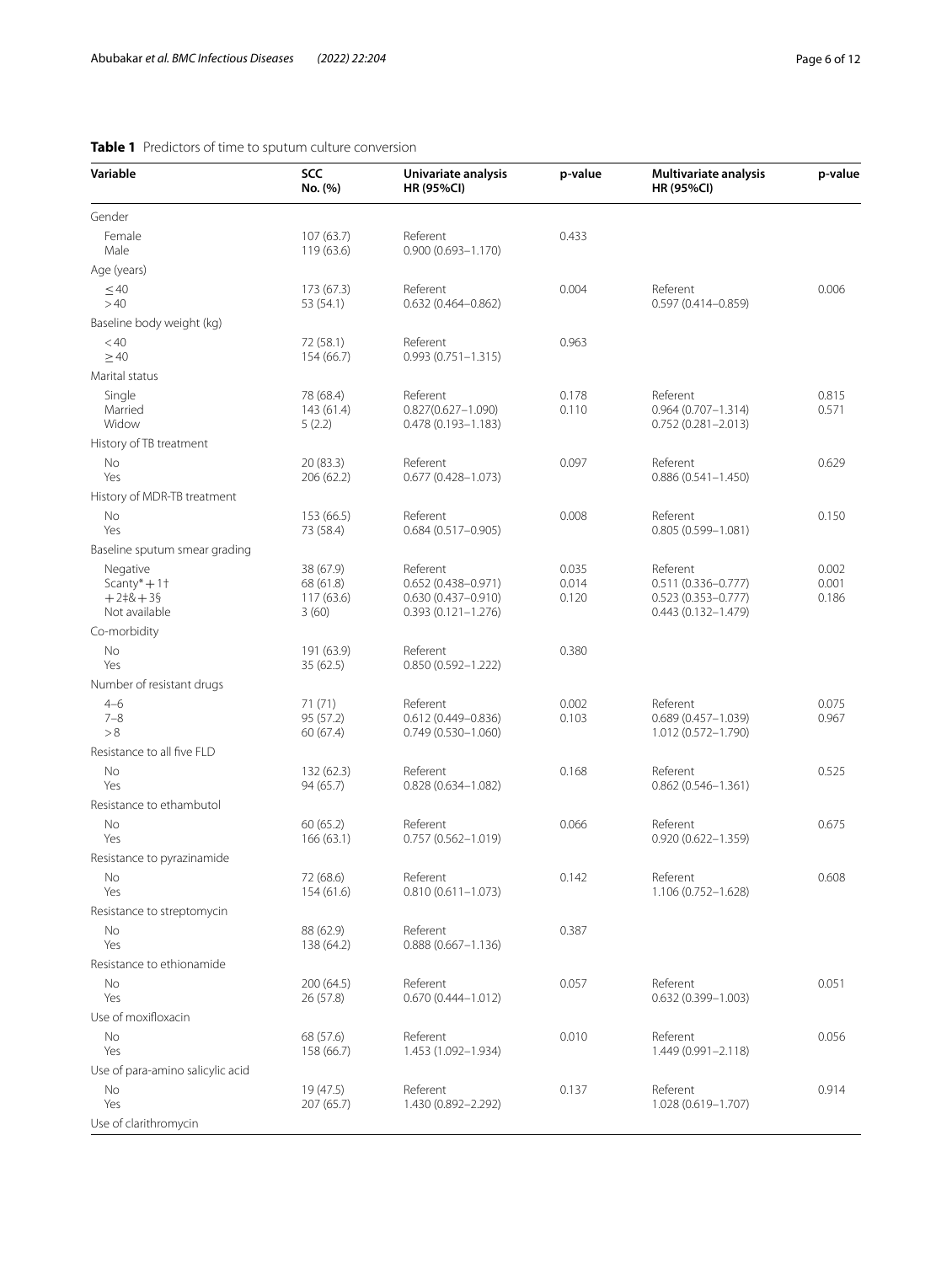#### **Table 1** (continued)

| Variable                   | <b>SCC</b><br>No. (%)   | Univariate analysis<br><b>HR (95%CI)</b> | p-value | <b>Multivariate analysis</b><br><b>HR (95%CI)</b> | p-value |
|----------------------------|-------------------------|------------------------------------------|---------|---------------------------------------------------|---------|
| <b>No</b><br>Yes           | 90(61.6)<br>136 (65.1)  | Referent<br>$0.919(0.703 - 1.200)$       | 0.535   |                                                   |         |
| Use of co-amoxiclav        |                         |                                          |         |                                                   |         |
| No<br>Yes                  | 71 (59.7)<br>155 (65.7) | Referent<br>1.086 (0.819-1.438)          | 0.567   |                                                   |         |
| Use of bedaquiline         |                         |                                          |         |                                                   |         |
| <b>No</b><br>Yes           | 208 (64.6)<br>18 (54.5) | Referent<br>1.208 (0.746-1.958)          | 0.442   |                                                   |         |
| Use of delamanid           |                         |                                          |         |                                                   |         |
| No<br>Yes                  | 222 (64.0)<br>4(50.0)   | Referent<br>$0.734(0.273 - 1.975)$       | 0.540   |                                                   |         |
| Use of clofazimine         |                         |                                          |         |                                                   |         |
| <b>No</b><br>Yes           | 109 (66.5)<br>117(61.3) | Referent<br>1.227 (0.943-1.596)          | 0.128   | Referent<br>$0.884(0.607 - 1.288)$                | 0.522   |
| Use of linezolid           |                         |                                          |         |                                                   |         |
| No<br>Yes                  | 67(60.4)<br>159 (65.2)  | Referent<br>1.288 (0.992-1.635)          | 0.159   | Referent<br>0.991 (0.703-1.396)                   | 0.958   |
| Use of amikacin            |                         |                                          |         |                                                   |         |
| <b>No</b><br>Yes           | 181(63.7)<br>45 (63.4)  | Referent<br>1.045 (0.754-1.449)          | 0.791   |                                                   |         |
| Use of capreomycin         |                         |                                          |         |                                                   |         |
| No<br>Yes                  | 58 (61.7)<br>168 (64.4) | Referent<br>0.995 (0.738-1.342)          | 0.796   |                                                   |         |
| Use of high dose isoniazid |                         |                                          |         |                                                   |         |
| <b>No</b><br>Yes           | 210 (65.6)<br>16(45.7)  | Referent<br>$0.648(0.389 - 1.077)$       | 0.094   | Referent<br>$0.463(0.267 - 0.802)$                | 0.004   |
| Use of ethambutol          |                         |                                          |         |                                                   |         |
| No<br>Yes                  | 186 (64.1)<br>40(61.5)  | Referent<br>1.243 (0.883-1.751)          | 0.213   |                                                   |         |

 $*$  Scanty  $=$  1–9 AFB (Acid fast bacilli)/100 HPF (High power field);  $+$  1  $=$  10–99 AFB/100 HPF);  $\pm$  + 2 $=$  1–9 AFB/HPF;  $\S +$  3 > 9 AFB/HPF

CI=Confdence interval; FLD=First line anti-TB drugs, HR: Hazards ratio, MDR: Multidrug resistant, SLD=Second line anti-TB drugs, SCC=Sputum culture conversion

dose *INH* in the treatment of DR-TB should be discouraged  $[10, 35]$  $[10, 35]$  $[10, 35]$ . The significantly less likelihood of achieving early culture conversion in patients with baseline positive sputum smear (scanty,  $1 +$ ,  $2 +$ and  $3 +$ ) is in line with the studies in which baseline positive and high smear grading emerged as predictors of delayed culture conversion in MDR/XDR-TB patients  $[27, 29, 36, 37]$  $[27, 29, 36, 37]$  $[27, 29, 36, 37]$  $[27, 29, 36, 37]$  $[27, 29, 36, 37]$  $[27, 29, 36, 37]$  $[27, 29, 36, 37]$ . The delay in SCC in patients with baseline positive smear and high smear grading could be due to high bacillary load suggesting a stronger infectivity, advanced lung lesions, and well spread disease which make these patients less responsive to optimal regimen and requires longer time to clear the bacillary load [[27,](#page-11-16) [29](#page-11-25), [36\]](#page-11-26).

In the present study, while predicting cure, the sensitivities of SCC at 2, 4 and 6 months of treatment were respectively 41.8%, 69.9% and 84.9% and specifcities were respectively 82.8%, 74.6% and 69.4%, whereas, the overall prognostic accuracies were respectively 65.9%, 72.7% and 75.8%. On the basis of these fndings, if SCC at 2 month is used as a surrogate marker for predicting cure in XDR-TB patients, it would accurately predict end treatment outcomes in only 65.9% patients, and a total of 58.2% patients would be misjudged as patients with unsuccessful outcomes (death and treatment failure). This carries the risk of underestimating the effectiveness of the regimen, compromising its efficacy by replacing the efective drugs, its early termination, and unnecessary drug therapy  $[14, 16]$  $[14, 16]$  $[14, 16]$  $[14, 16]$ . Whereas, the highest sensitivity and accuracy observed for SCC at 6 month of treatment (84.9% and 75.8%, respectively) suggest that using it as a surrogate marker would accurately predict end treatment outcomes in 75.8% patients and reduce the proportion of cured patients misjudged as treatment failures to 15.1%. This signifies that a regimen which is unable to produce SCC at 6 months of treatment has a very little chance of producing cure in XDR-TB patients. This fnding was in line with studies in which SCC at 6 month had high sensitivity in predicting cure in multidrug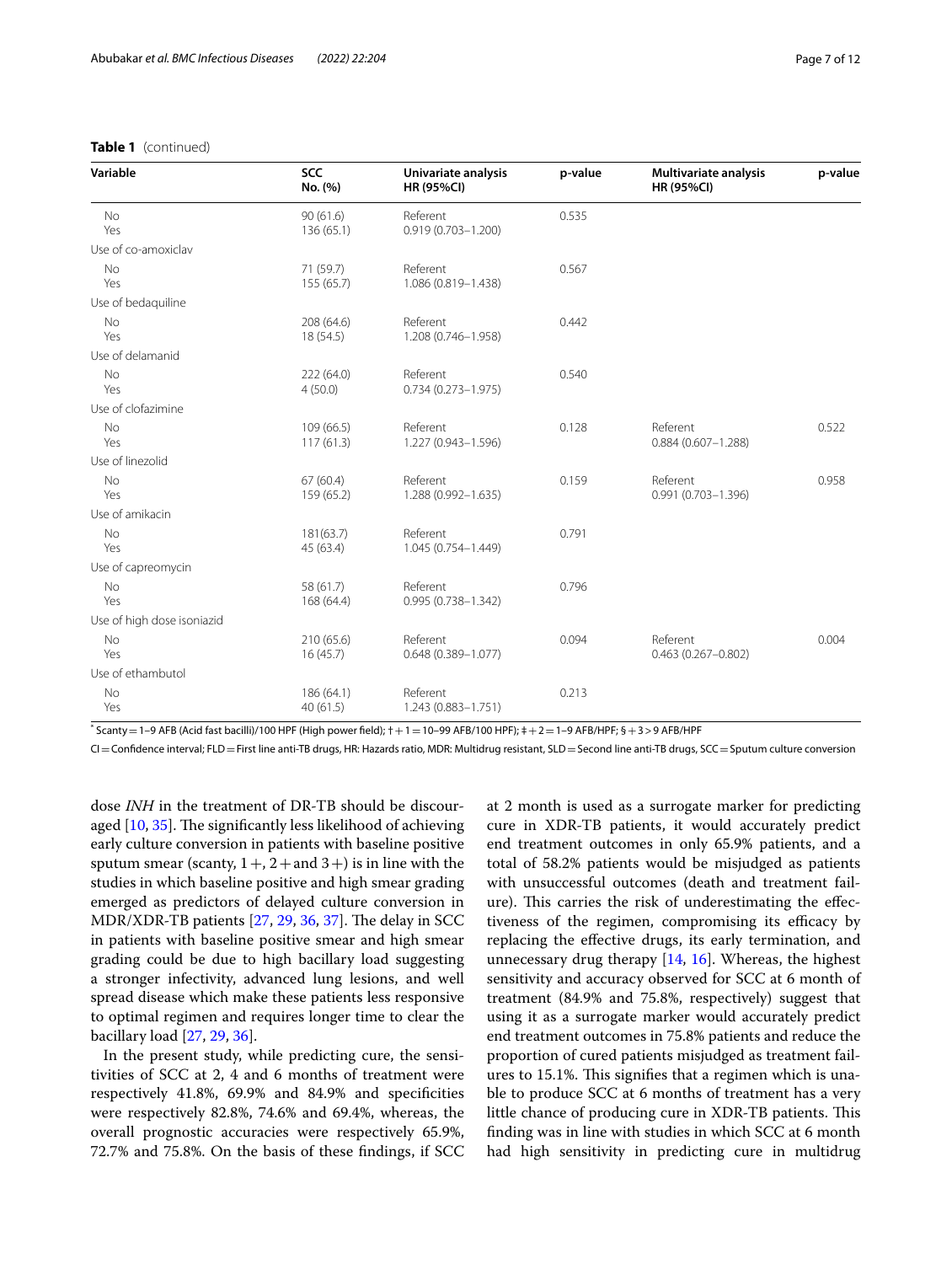## <span id="page-7-0"></span>**Table 2** Predictors of cure

| Variable                                                | Cured<br>No. (%)                            | Univariate analysis OR (95%Cl)                                                      | p-value                 | Multivariate analysis OR<br>(95%CI)                                                 | p-value                 |
|---------------------------------------------------------|---------------------------------------------|-------------------------------------------------------------------------------------|-------------------------|-------------------------------------------------------------------------------------|-------------------------|
| Gender                                                  |                                             |                                                                                     |                         |                                                                                     |                         |
| Female<br>Male                                          | 73 (43.5)<br>73 (39)                        | Referent<br>$0.833(0.546 - 1.273)$                                                  | 0.399                   |                                                                                     |                         |
| Age (years)                                             |                                             |                                                                                     |                         |                                                                                     |                         |
| $\leq 40$<br>>40                                        | 112(43.6)<br>34 (34.7)                      | Referent<br>$0.688(0.424 - 1.115)$                                                  | 0.129                   | Referent<br>$0.990(0.488 - 2.009)$                                                  | 0.979                   |
| Baseline body weight (kg)                               |                                             |                                                                                     |                         |                                                                                     |                         |
| < 40<br>$\geq 40$                                       | 42 (33.9)<br>104(45)                        | Referent<br>1.599 (1.016-2.516)                                                     | 0.042                   | Referent<br>1.661 (0.922-2.994)                                                     | 0.091                   |
| Marital status                                          |                                             |                                                                                     |                         |                                                                                     |                         |
| Single<br>Married<br>Widow                              | 54 (47.4)<br>90 (38.6)<br>2(25)             | Referent<br>0.699 (0.445-1.099)<br>0.370 (0.072-1.913)                              | 0.121<br>0.236          | Referent<br>0.737 (0.394-1.378)<br>0.396 (0.045-3.484)                              | 0.339<br>0.404          |
| History of TB treatment                                 |                                             |                                                                                     |                         |                                                                                     |                         |
| No<br>Yes                                               | 14(58.3)<br>132 (39.9)                      | Referent<br>0.474 (0.204-1.098)                                                     | 0.082                   | Referent<br>$0.527(0.186 - 1.492)$                                                  | 0.228                   |
| History of MDR-TB treatment                             |                                             |                                                                                     |                         |                                                                                     |                         |
| <b>No</b><br>Yes                                        | 97 (42.2)<br>49 (39.2)                      | Referent<br>$0.884(0.567 - 1.379)$                                                  | 0.587                   |                                                                                     |                         |
| Baseline sputum smear grading                           |                                             |                                                                                     |                         |                                                                                     |                         |
| Negative<br>Scanty* $+1$ †<br>$+2++39$<br>Not available | 27 (48.2)<br>51(46.4)<br>67 (75.7)<br>1(20) | Referent<br>0.928 (0.487-1.768)<br>$0.615(0.336 - 1.125)$<br>$0.269(0.028 - 2.558)$ | 0.821<br>0.115<br>0.253 | Referent<br>1.144 (0.491-2.665)<br>$0.603(0.276 - 1.318)$<br>$0.709(0.061 - 8.238)$ | 0.756<br>0.205<br>0.783 |
| Co-morbidity                                            |                                             |                                                                                     |                         |                                                                                     |                         |
| No<br>Yes                                               | 120(40.1)<br>26 (46.4)                      | Referent<br>1.293 (0.728-2.295)                                                     | 0.380                   |                                                                                     |                         |
| Number of resistant drugs                               |                                             |                                                                                     |                         |                                                                                     |                         |
| $4 - 6$<br>$7 - 8$<br>> 8                               | 46 (46)<br>54 (32.5)<br>46 (51.7)           | Referent<br>$0.566(0.340 - 0.943)$<br>1.256 (0.709-2.226)                           | 0.029<br>0.435          | Referent<br>$0.523(0.257 - 1.066)$<br>1.010 (0.365-2.791)                           | 0.075<br>0.985          |
| Resistance to all five FLD                              |                                             |                                                                                     |                         |                                                                                     |                         |
| No<br>Yes                                               | 79 (37.3)<br>67 (46.9)                      | Referent<br>1.484 (0.965-2.283)                                                     | 0.072                   | Referent<br>1.798 (0.760-2.674)                                                     | 0.058                   |
| Resistance to ethambutol                                |                                             |                                                                                     |                         |                                                                                     |                         |
| No<br>Yes                                               | 39 (42.4)<br>107 (40.7)                     | Referent<br>0.932 (0.576-1.508)                                                     | 0.775                   |                                                                                     |                         |
| Resistance to pyrazinamide                              |                                             |                                                                                     |                         |                                                                                     |                         |
| No<br>Yes                                               | 43 (41)<br>103 (41.2)                       | Referent<br>1.010 (0.536-1.606)                                                     | 0.965                   |                                                                                     |                         |
| Resistance to streptomycin                              |                                             |                                                                                     |                         |                                                                                     |                         |
| No<br>Yes                                               | 53 (37.9)<br>93 (43.3)                      | Referent<br>1.251 (0.810-1.934)                                                     | 0.313                   |                                                                                     |                         |
| Resistance to ethionamide                               |                                             |                                                                                     |                         |                                                                                     |                         |
| No<br>Yes                                               | 127(41)<br>19 (42.2)                        | Referent<br>1.053 (0.559-1.984)                                                     | 0.873                   |                                                                                     |                         |
| Resistance to SLIs                                      |                                             |                                                                                     |                         |                                                                                     |                         |
| No<br>Yes                                               | 85 (43.4)<br>61 (38.4)                      | Referent<br>$0.813(0.531 - 1.245)$                                                  | 0.341                   |                                                                                     |                         |
| Use of moxifloxacin                                     |                                             |                                                                                     |                         |                                                                                     |                         |
| No<br>Yes<br>Use of para-amino salicylic acid           | 46 (39.0)<br>100 (42.2)                     | Referent<br>1.142 (0.728-1.793)                                                     | 0.563                   |                                                                                     |                         |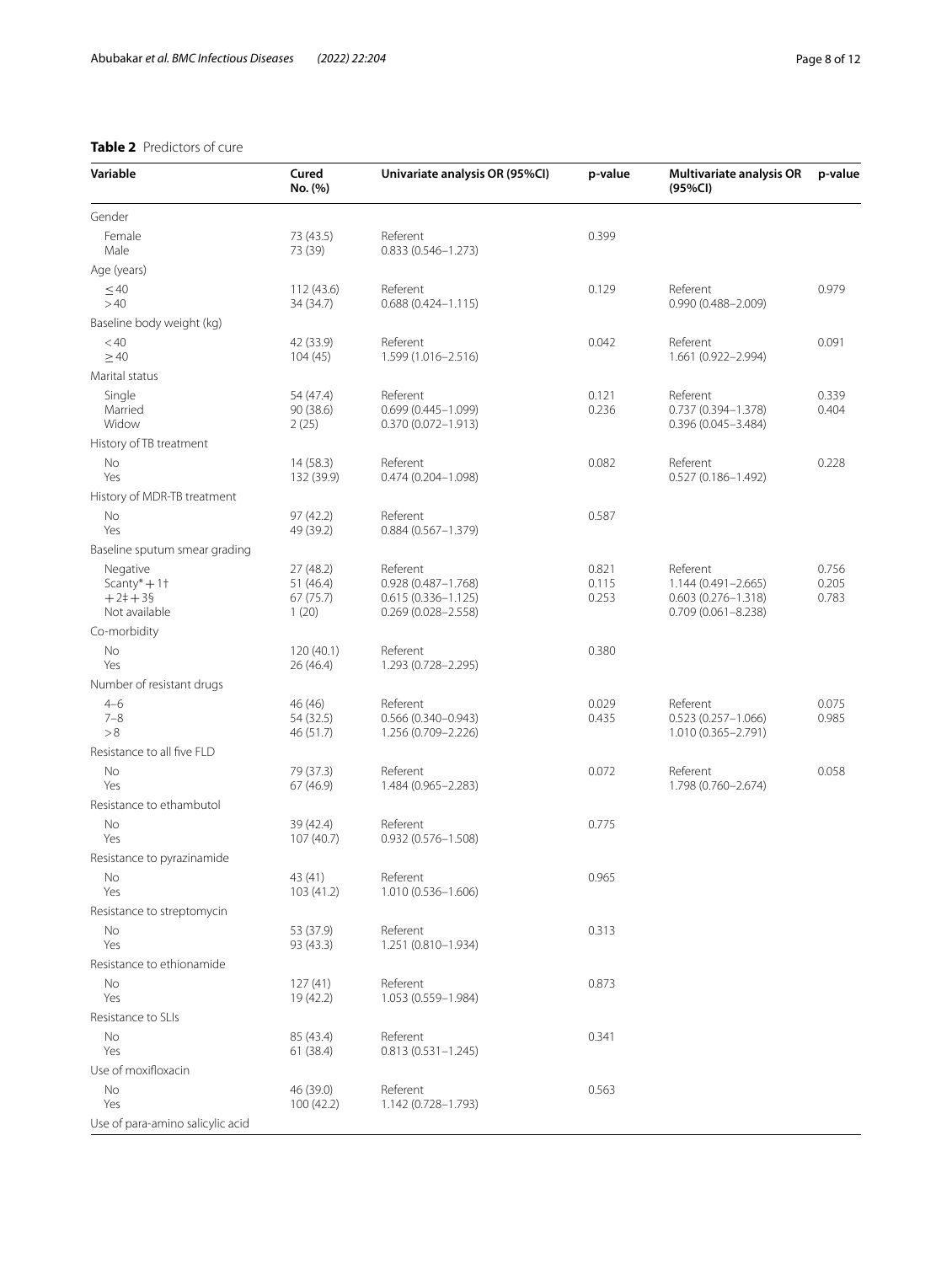## **Table 2** (continued)

| Variable                   | Cured<br>No. (%)        | Univariate analysis OR (95%CI)     | p-value | <b>Multivariate analysis OR</b><br>(95%CI) | p-value |
|----------------------------|-------------------------|------------------------------------|---------|--------------------------------------------|---------|
| No<br>Yes                  | 11(27.5)<br>135 (42.9)  | Referent<br>1.977 (0.954-4.099)    | 0.067   | Referent<br>1.539 (0.620-3.823)            | 0.330   |
| Use of clarithromycin      |                         |                                    |         |                                            |         |
| No<br>Yes                  | 64 (43.8)<br>82 (39.2)  | Referent<br>0.827 (0.539-1.270)    | 0.386   |                                            |         |
| Use of co-amoxiclav        |                         |                                    |         |                                            |         |
| No<br>Yes                  | 47 (39.5)<br>99 (41.9)  | Referent<br>1.107 (0.706-1.735)    | 0.657   |                                            |         |
| Use of bedaquiline         |                         |                                    |         |                                            |         |
| <b>No</b><br>Yes           | 135 (41.9)<br>11(33.3)  | Referent<br>$0.693(0.325 - 1.476)$ | 0.342   |                                            |         |
| Use of clofazimine         |                         |                                    |         |                                            |         |
| No<br>Yes                  | 71(43.3)<br>75 (39.3)   | Referent<br>$0.847(0.554 - 1.294)$ | 0.442   |                                            |         |
| Use of linezolid           |                         |                                    |         |                                            |         |
| No<br>Yes                  | 43 (45.7)<br>103 (42.2) | Referent<br>1.155 (0.730-1.827)    | 0.538   |                                            |         |
| Use of amikacin            |                         |                                    |         |                                            |         |
| <b>No</b><br>Yes           | 117(41.2)<br>29 (40.8)  | Referent<br>$0.986(0.581 - 1.673)$ | 0.957   |                                            |         |
| Use of capreomycin         |                         |                                    |         |                                            |         |
| No<br>Yes                  | 38 (40.4)<br>108 (41.4) | Referent<br>1.040 (0.644-1.681)    | 0.872   |                                            |         |
| Use of high dose isoniazid |                         |                                    |         |                                            |         |
| No<br>Yes                  | 138 (43.1)<br>8(22.9)   | Referent<br>0.391 (0.172-0.887)    | 0.025   | Referent<br>$0.433(0.57 - 1.195)$          | 0.106   |
| Use of ethambutol          |                         |                                    |         |                                            |         |
| No<br>Yes                  | 118(40.7)<br>28 (43.1)  | Referent<br>1.103 (0.640-1.900)    | 0.724   |                                            |         |
| SCC at month 2             |                         |                                    |         |                                            |         |
| No<br>Yes                  | 85 (32.9)<br>61(62.9)   | Referent<br>3.449 (2.119-5.612)    | < 0.001 | Referent<br>$0.658(0.310 - 1.394)$         | 0.274   |
| SCC at month 4             |                         |                                    |         |                                            |         |
| No<br>Yes                  | 44 (22)<br>102 (65.8)   | Referent<br>6.823 (4.259-10.931)   | < 0.001 | Referent<br>1.037 (0.388-2.773)            | 0.942   |
| SCC at month 6             |                         |                                    |         |                                            |         |
| No<br>Yes                  | 21(12.7)<br>125(66.1)   | Referent<br>12.770 (7.348-21.923)  | < 0.001 | Referent<br>15.603 (6.168-39.467)          | < 0.001 |

III)/100 HPF (High power field); † + 1 = 10–99 AFB/100 HPF); ‡ + 2 = 1–9 AFB/HPF; § + 3 > 9 AFB/HPF, CI = Confidence interval FLD=First line anti-TB drugs; OR=Odds ratio, SCC=Sputum culture conversion; SLD=Second line anti-TB drugs

resistant TB (MDR-TB) patients  $[14, 16, 17]$  $[14, 16, 17]$  $[14, 16, 17]$  $[14, 16, 17]$  $[14, 16, 17]$  $[14, 16, 17]$  and was also supported by the emergence of SCC at 6 month as the only predictor of cure in multivariate analysis in the current cohort. Those patients who were culture negative by 6 month of treatment, were 15.6 times more likely to achieve cure than their counterparts (Table [3\)](#page-9-0). Similar stronger association between culture negativity at month 6 of treatment and successful outcomes among MDR-TB patients have been reported elsewhere [[16](#page-11-6), [17](#page-11-9)]. However, comparatively low specifcity of SCC at 6 months of treatment (69.4%) is a matter of concern and would overrate the effectiveness of the regimen  $[16]$  $[16]$ . If SCC at 6 month of treatment is taken as a prognostic marker, 30.6% patients with eventual outcome of death and treatment failure would be misjudged as achieving cure. On the other hand, the highest specifcity observed for SCC at 2 month of treatment (82.2%) advocates that, if SCC at this time point is taken as a proxy marker for predicting cure, only 17.8% of patients who did not achieve SCC by 2 month of treatment would eventually achieve cure. These findings suggest that although SCC at 2 month of treatment gives some assurance about the efectiveness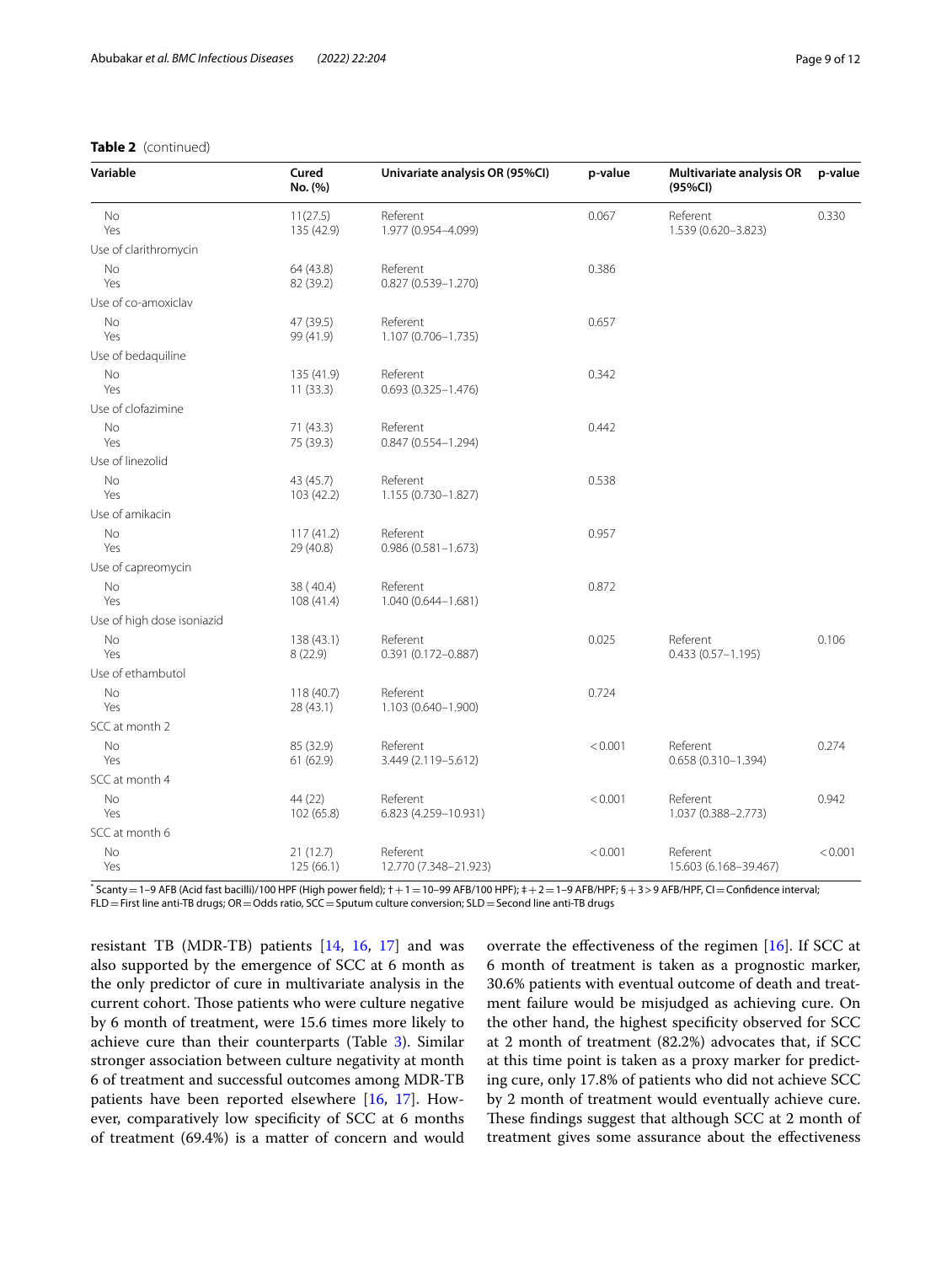#### <span id="page-9-0"></span>**Table 3** Association of sputum culture conversion at different time points with cure

| <b>Month of treatment</b>   | Cured No. (%)           |                         | Odds ratio                    | p-value* | Sensitivity        | Specificity          | Accuracy         |
|-----------------------------|-------------------------|-------------------------|-------------------------------|----------|--------------------|----------------------|------------------|
|                             | No                      | Yes                     | (95% CI)                      |          | (95% Cl)           | $(95% \, \text{Cl})$ | (95% CI)         |
| 2-month                     |                         |                         |                               |          |                    |                      |                  |
| Did no convert<br>Converted | 173(67.1)<br>36 (37.1)  | 85 (32.9)<br>61(62.9)   | Referent<br>$3.4(2.1-5.6)$    | < 0.001  | 41.8 (33.7-50.2)   | 82.8 (76.9-87.6)     | 65.9 (60.7-70.8) |
| 4-month                     |                         |                         |                               |          |                    |                      |                  |
| Did no convert<br>Converted | 156 (78.0)<br>53 (34.2) | 44 (22.0)<br>102 (65.8) | Referent<br>$6.8(4.2 - 10.9)$ | < 0.001  | 69.9 (61.7 - 77.2) | 74.6 (68.2-80.4)     | 72.7 (67.7–77.2) |
| 6-month                     |                         |                         |                               |          |                    |                      |                  |
| Did no convert<br>Converted | 145 (86.8)<br>64 (34.0) | 22(13.2)<br>124 (66.0)  | Referent<br>$12.7(7.4-21.9)$  | < 0.001  | 84.9 (78.1-90.3)   | $69.4(62.6 - 75.5)$  | 75.8 (71.0-80.1) |

*CI* confdence interval,

\*Univariate binary logistic regression analysis



<span id="page-9-1"></span>of regimen, but due to its low sensitivity, lack of SCC at this time point may be premature to declare the regimen inefective and modify or terminate it, unless the patient's clinical condition is deteriorating [[14](#page-11-4), [16\]](#page-11-6). On the other hand, it would be too long for clinicians to wait for SCC at 6 months and not reassessing and modifying the regimen, again, depending upon the patient's clinical condition [[14,](#page-11-4) [16\]](#page-11-6). In current study, the combined sensitivity (69.6%), specifcity (74.6%) and accuracy (72.7%) of SCC at 4 month of treatment were somewhat comparable to those of SCC at 6 month of treatment (84.9%, 69.9%, 75.8%, respectively). Therefore, using SCC at 4 month as a prognostic marker for predicting cure in XDR-TB patients would accurately predict end treatment outcome in 72.7% patients, could decrease the clinicians' waiting time to decide about the efectiveness of XDR-TB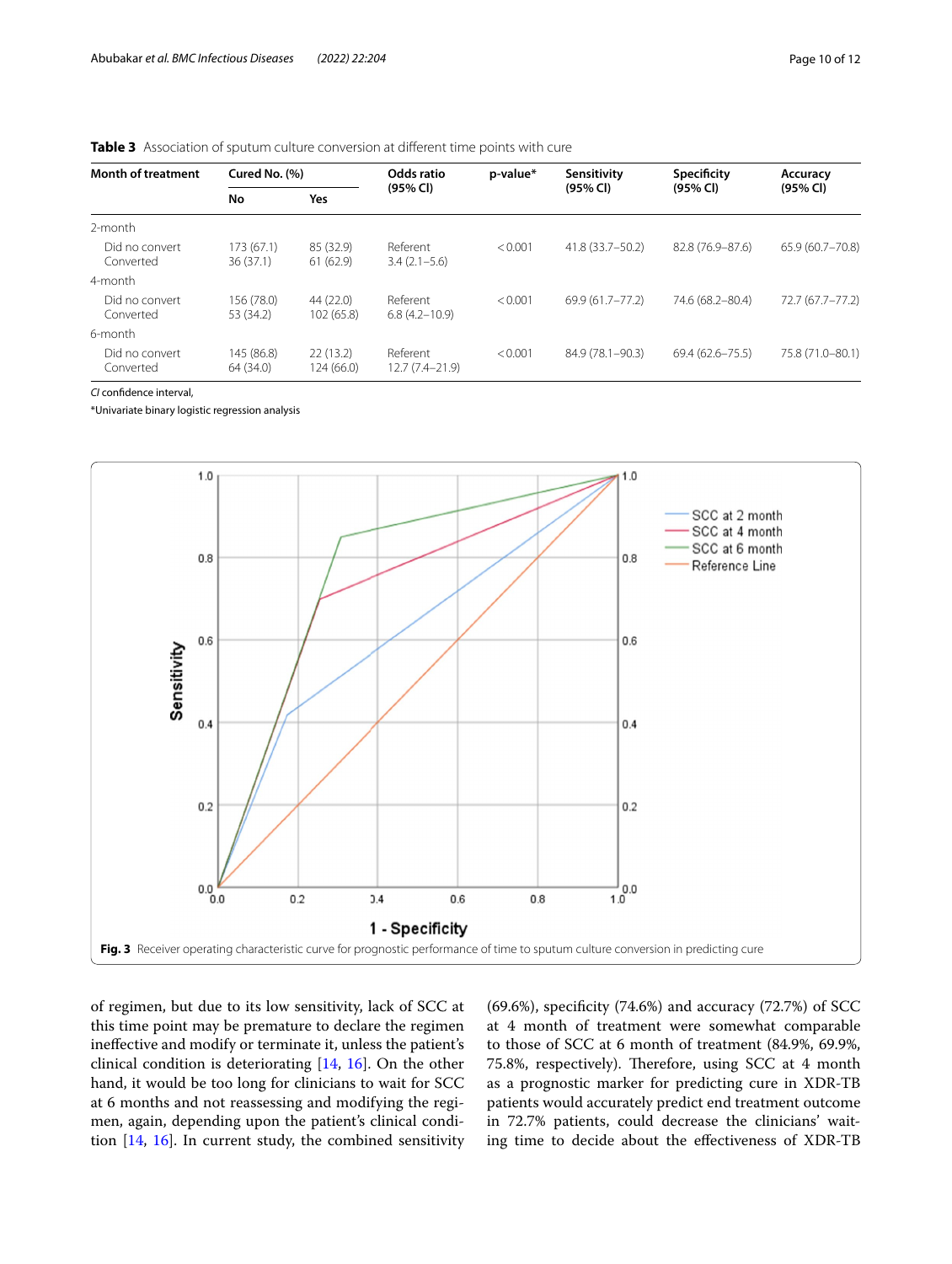treatment regimen and do timely modifcations if needed [[14\]](#page-11-4).

## **Conclusions**

The current findings demonstrate that in predicting cure among XDR-TB patients, SCC at 6 months of treatment performed better than SCC at 2 and 4 months. However, its relatively low specificity (69.4%) and long waiting period for clinicians to decide about the efectiveness of the regimen are matters of concern. With somewhat comparable prognostic accuracy to that of SCC at 6 month and shorter waiting period to decide about the efectiveness of the regimen, it would be rational to use SCC at 4 month of treatment as prognostic marker in predicting cure among XDR-TB patients. However, if the patient clinical condition is not deteriorating, clinicians may wait for achieving sputum culture negativity within 6 months to decide about the efectiveness of the regimen.

Large number of XDR-TB patients who were diagnosed, treated and reported under uniform protocols, and data collection from a standard ENRS are the major strengths of this study. However, retrospective observational design and lack of information about lung cavitation, adverse events and their impact on treatment outcomes are the potential limitations of this study. Furthermore, as large number patients  $(n=51)$  with unknown drug resistance pattern, culture negative results on the baseline visit ( $n=11$ ) and who were LTFU ( $n=31$ ) were excluded from the study, this might have induced bias in fndings of the current study.

#### **Abbreviations**

AM: Amikacin; AUC: Area under curve; BDQ: Bedaquiline; CI: Confdence interval; CM: Capreomycin; CLR: Clarithromycin; CFZ: Clofazimine; CS: Cycloserine; DLM: Delamanid; DR-TB: Drug-resistant tuberculosis; DST: Drug susceptibility testing; EMB: Ethambutol; ETO: Ethionamide; XDR-TB: Extensively DR-TB; FQ: Fluoroquinolones; ENRS: Electronic nominal recording and reporting system; HR: Hazards ratio; ITR: Individualized treatment regimen; INH: Isoniazid; KM: Kanamycin; LFX: Levofloxacin; LTFU: Loss to follow up; MFX: Moxifloxacin; MVBLRA: Multivariate binary logistic regression analysis; NTP: National TB Control Program; OFX: Ofoxacin; OR: Odds ratio; PAS: Para-amino salicylic acid; ROC: Receiver operating characteristic curve; RIF: Rifampicin; SCC: Sputum culture conversion; WHO: World Health Organization.

## **Supplementary Information**

The online version contains supplementary material available at [https://doi.](https://doi.org/10.1186/s12879-022-07202-y) [org/10.1186/s12879-022-07202-y.](https://doi.org/10.1186/s12879-022-07202-y)

<span id="page-10-2"></span>**Additional fle 1: Table S1.** Study site wise distribution of study participants.

#### **Acknowledgements**

Authors are thankful to all the patients whom information have been used in this analysis. The authors are also thankful to NTP Islamabad for their full support.

#### **Authors' contributions**

NA, MA, MA, IA and AG conceptualized and designed the study. MA collected the data. MA, NA, AW, AK and FS analyzed the data. NA and MA wrote the manuscript. All authors critically reviewed the manuscript. NA also supervised the study. All authors read and approved the fnal manuscript.

#### **Funding**

The authors have no support or funding to report.

#### **Availability of data and materials**

All data gathered or analyzed during this study are included in the article. The raw data on which conclusions of this manuscript rely is available upon request. Please contact Nafees Ahmad at nafeesuob@gmail.com.

## **Declarations**

#### **Ethics approval and consent to participate**

Ethical approval and permission for the conduction of this study were granted by Research and Ethics Committee of Faculty of Pharmacy and Health Sciences, University of Balochistan Quetta and NTP Islamabad. As it was retrospective data collection of patients' data from ENRS, it was not possible to trace all the patients for obtaining their consent to participate in the study. Therefore, Research and Ethics Committee of Faculty of Pharmacy and Health Sciences, University of Balochistan Quetta and NTP Islamabad granted consent waiver. Furthermore, we confrm that all methods were performed in accordance with the relevant guidelines and regulations.

#### **Consent for publication**

Not applicable.

#### **Competing interests**

The authors declare that they have no competing interests.

#### **Author details**

<sup>1</sup> Department of Pharmacy Practice, Faculty of Pharmacy and Health Sciences, University of Balochistan, Quetta, Pakistan. <sup>2</sup> Department of Pharmacy Practice, Faculty of Pharmacy, The Islamia University of Bahawalpur, Bahawalpur, Pakistan. <sup>3</sup> Department of Biology, Syed Babar Ali School of Science and Engineering, Lahore University of Management Sciences, Lahore, Pakistan. <sup>4</sup>National TB Control Program, Islamabad, Pakistan.

## Received: 20 September 2021 Accepted: 23 February 2022

#### **References**

- <span id="page-10-0"></span>1. World Health Organization. WHO consolidated guidelines on drug-resistant tuberculosis treatment. World Health Organization; 2019. License: CC BY-NC-SA 3.0 IGO.<https://apps.who.int/iris/handle/10665/311389>.
- <span id="page-10-1"></span>2. Abbate E, Vescovo M, Natiello M, et al. Successful alternative treatment of extensively drug-resistant tuberculosis in Argentina with a combination of linezolid, moxifoxacin and thioridazine. J Antimicrob Chemother. 2012;67(2):473–7.
- 3. Alene KA, Yi H, Viney K, et al. Treatment outcomes of patients with multidrug-resistant and extensively drug resistant tuberculosis in Hunan Province, China. BMC Infect Dis. 2017;17(1):573.
- 4. He X-c, Tao N-n, Liu Y, Zhang X-x, Li H-c. Epidemiological trends and outcomes of extensively drug-resistant tuberculosis in Shandong, China. BMC Infect Dis. 2017;17(1):555.
- <span id="page-10-3"></span>5. Prajapati K, Mishra V, Desai M, Solanki R, Naik P. Treatment outcome of patients having extensively drug-resistant tuberculosis in Gujarat, India. Int J Mycobacteriol. 2017;6(3):289–95.
- 6. Gallo J, Pinhata J, Simonsen V, Galesi V, Ferrazoli L, Oliveira R. Prevalence, associated factors, outcomes and transmission of extensively drug-resistant tuberculosis among multidrug-resistant tuberculosis patients in São Paulo, Brazil: a cross-sectional study. Clin Microbiol Infect. 2018;24(8):889–95.
- Yuengling KA, Padayatchi N, Wolf A, et al. Effect of antiretroviral therapy on treatment outcomes in a prospective study of extensively drug